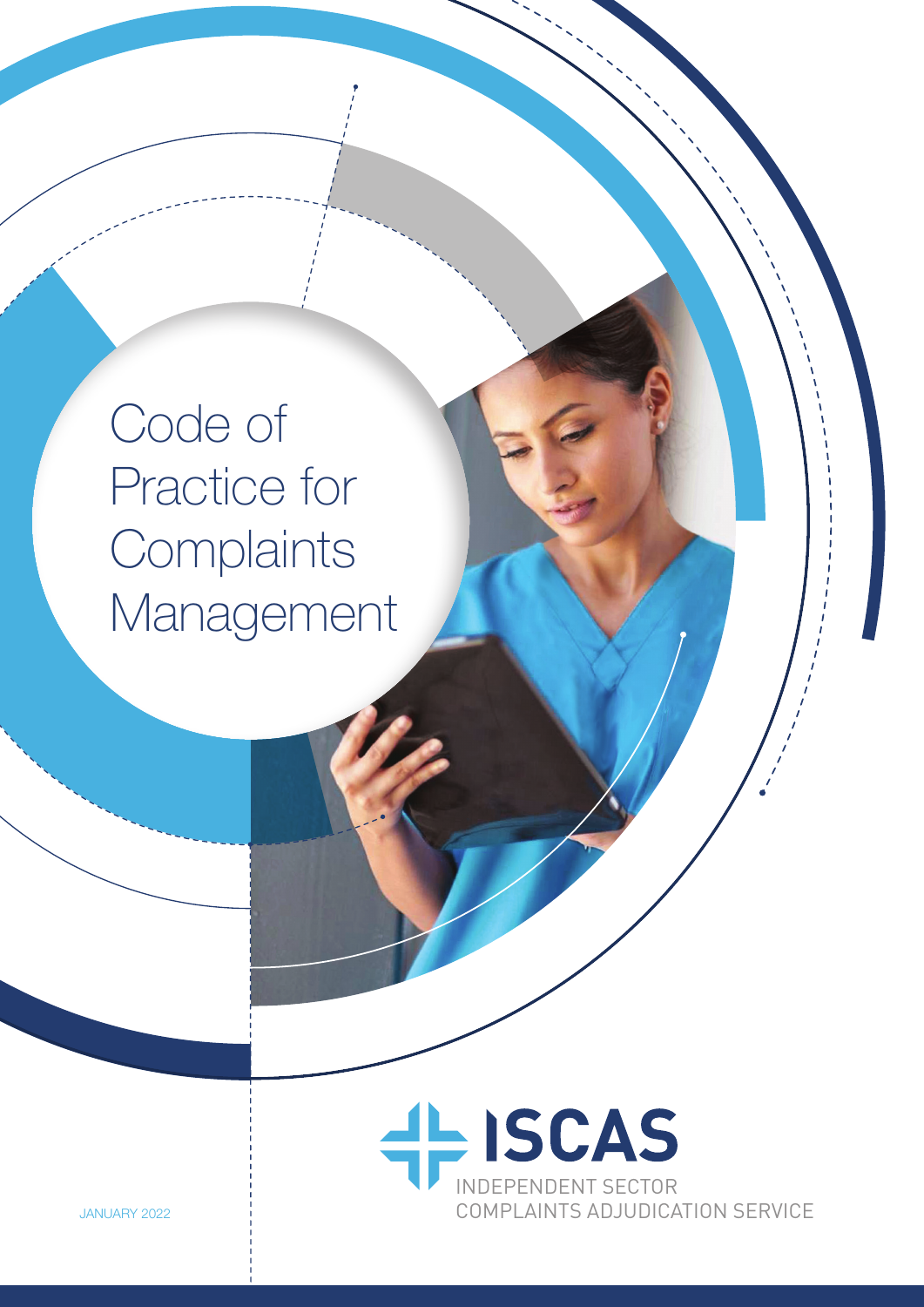#### 03 Introduction

#### 04 The Code Structure

#### 05 The Scope of the Code

#### 07 Principles of Effective Complaints Handling

#### 08 Stage 1: Complaints Handling Standards

#### 13 Stage 2: Unresolved Complaints

#### 15 Stage 3: Independent External Adjudication

#### 19 **Remedies**

- 19 Monitoring and Improvement
- 20 Alternative Dispute Resolution
- 20 Complaints about ISCAS or the Independent Adjudicator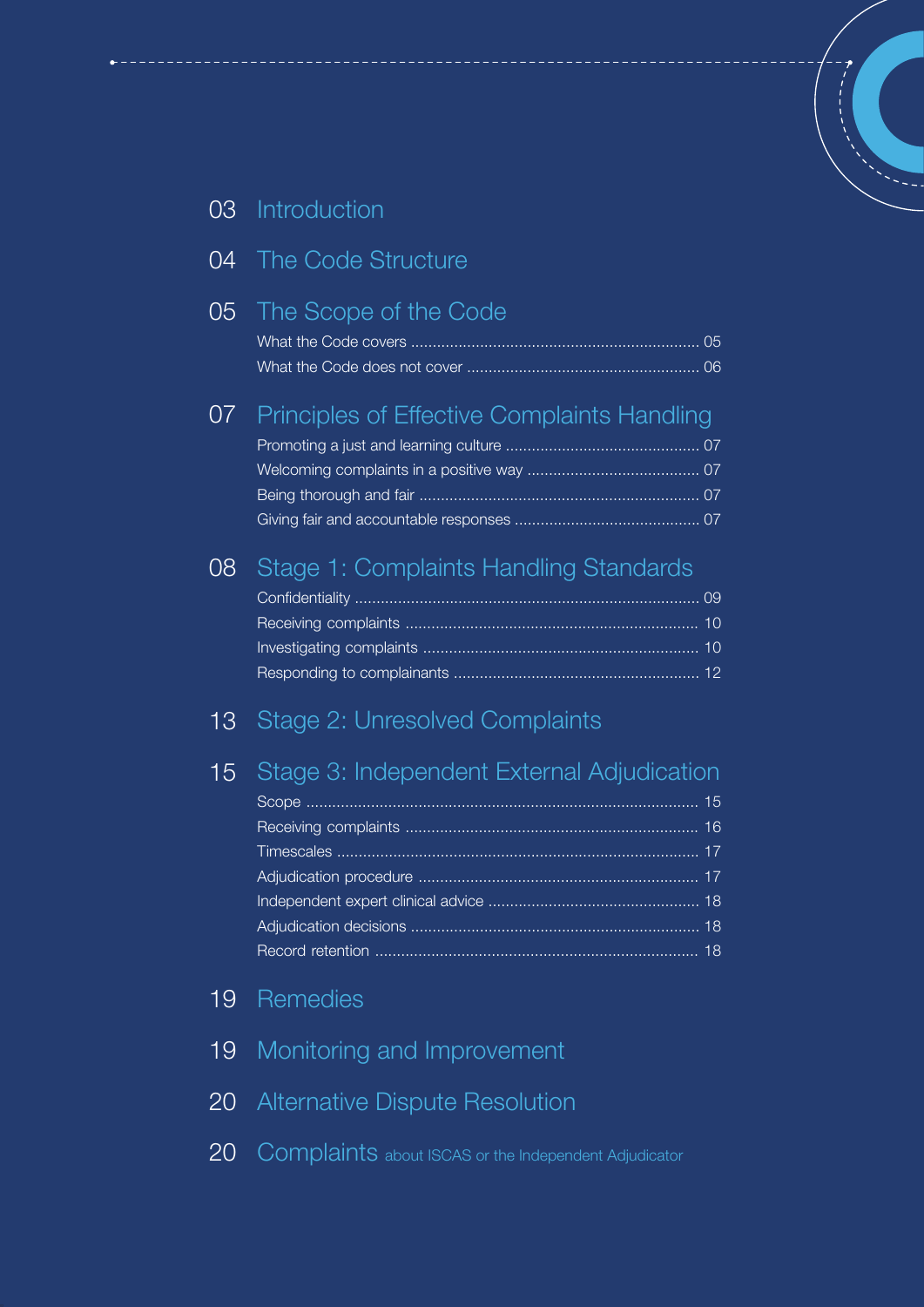Good complaints management is an integral component of good governance, quality management and an organisational commitment to customer focus.

Good complaints management and learning from complaints should be part of the wider quality management system. Actively seeking feedback from patients, focusing on enhancing customer satisfaction, and maximising opportunities for continuous quality improvement through learning from complaints will enable organisations to enhance and improve the quality of care and service that they provide.

The ISCAS Code of Practice for Complaints Management (the 'ISCAS Code') provides good practice standards (the 'Standards') to be adhered to by subscribing organisations across the UK ('subscribers'). It is aligned with the principles for good complaints handling outlined in the Parliamentary and Health Services Ombudsman's Complaints Standards Framework and related guidance published by the Scottish Public Services Ombudsman. The Code seeks to demonstrate these principles through a number of Standards that focus on effective complaints handling and are embedded in a three-stage complaint management process.

ISCAS is an independent not-for-profit organisation that is recognised by subscribing independent healthcare providers as an appropriate body for the escalation of complaints in the UK. It is independent of all private healthcare providers and is owned by the Centre for Effective Dispute Resolution (CEDR) which is a registered charity.

ISCAS is recognised by the regulators, with whom it has an information sharing agreement, namely the Care Quality Commission (CQC), Healthcare Improvement Scotland (HIS), Healthcare Inspectorate Wales (HIW) and the Regulation and Quality Improvement Authority (RQIA) and is recognised by other relevant bodies, such as the Parliamentary and Health Services Ombudsman (PHSO) as an appropriate body for the escalation of complaints in the independent sector.

The ISCAS Code provides the framework for the management of complaints made by patients and others on their behalf ('complainants') about the provision of healthcare services by those healthcare organisations who have formally agreed to be part of ISCAS ('subscribing organisations'). The ISCAS Code sets out good practice standards for independent adjudication services, which are provided by ISCAS, and offers an impartial way of resolving disputes between complainants and subscribers. The Standards, where appropriate, refer to the requirements made by the systems regulators across the UK who oversee compliance with good practice principles and quality and regulatory standards in each of the four UK countries. The costs associated with independent adjudication are met by the relevant subscriber and not by the complainant.

ISCAS is not a regulator and has no powers to take enforcement action against a subscriber. It will, however, take other action as appropriate, including termination of the subscriber's participation in the ISCAS scheme, for organisations that fail to meet these Standards or who bring the Code into disrepute.

The Code does not exclude other good practice models (such as the use of Patient Partners) and encourages subscribers to continuously improve the effectiveness of their complaints handling in the light of best practice and good governance.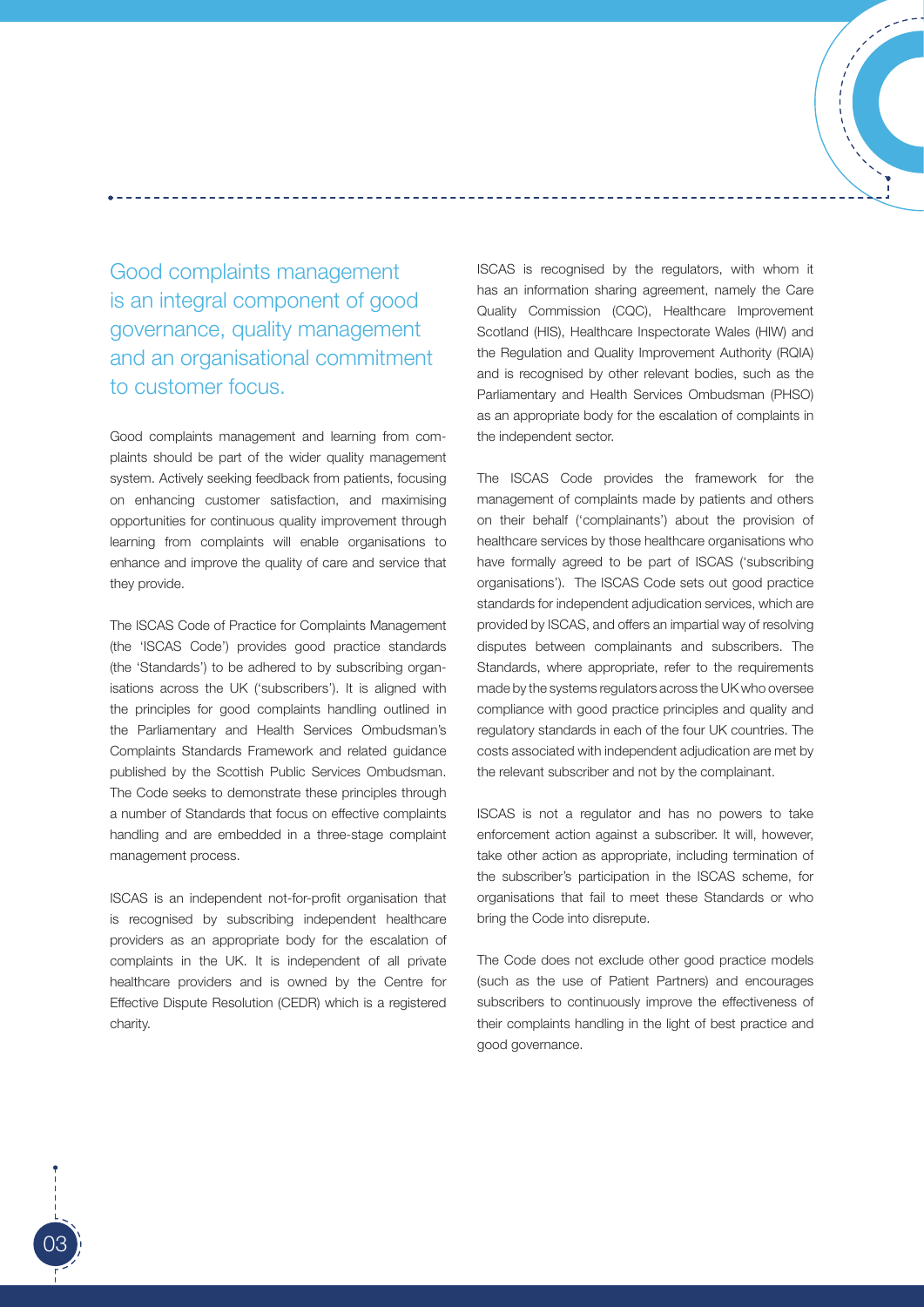## The Code Structure

04

subsequent stages of the process.

In this Code, the term 'shall' is used to indicate the requirement of an overriding principle; the term 'should' is used to state how the principle should be met.

#### The ISCAS Code sets out a three-stage process for complaints handling.



a response being provided, including to Stage 3 where relevant.

Stage 3 is the final stage in the complaints process and the adjudication decision is final. Both subscribers and complainants agree to accept the finality of the decision as part of their participation in the independent adjudication process. There is no right of appeal against the adjudicator's decision.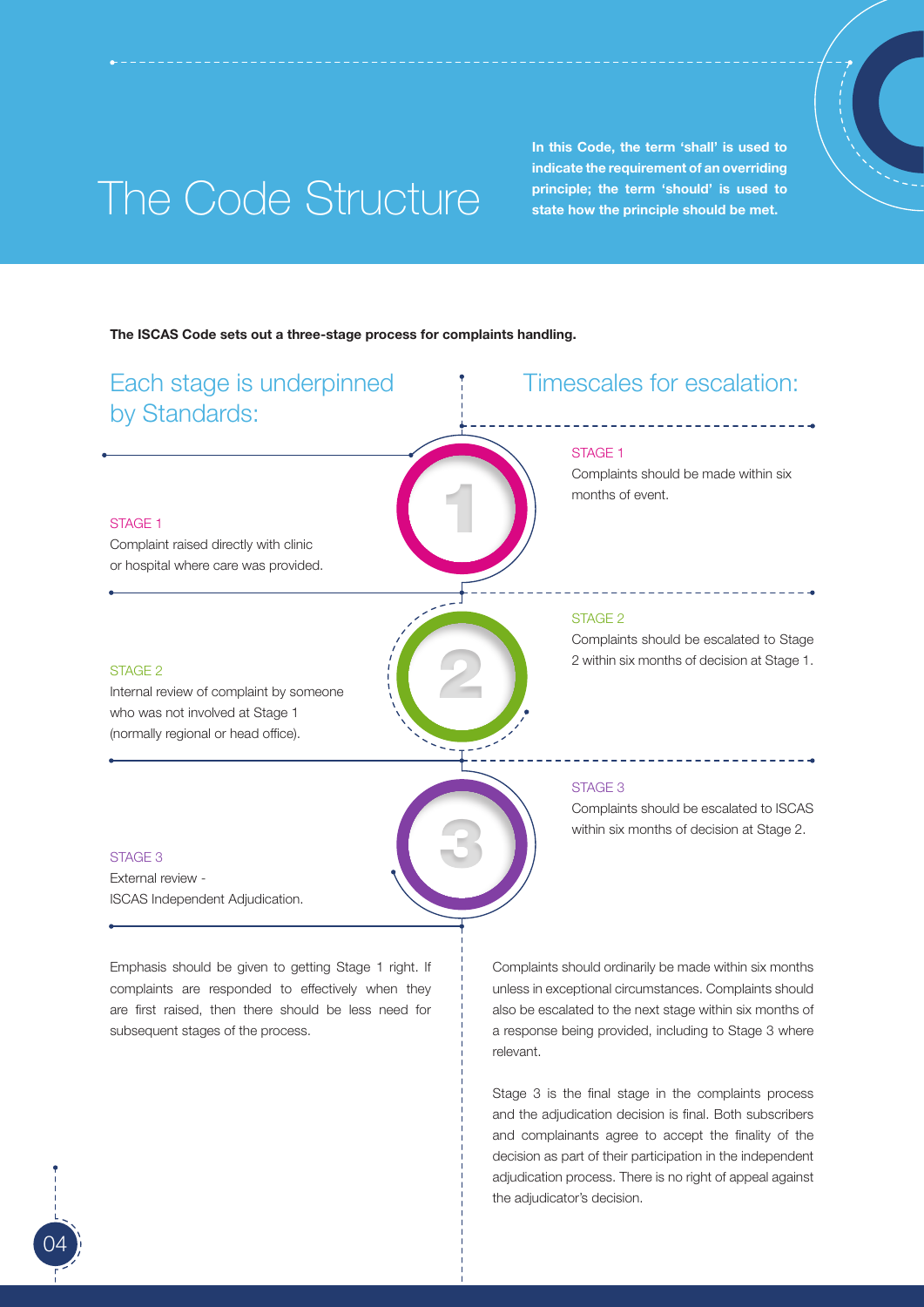## The Scope of the Code

## What the Code covers

- The Code covers complaints made by (or on behalf of) patients regarding all aspects of their care or the services  $\Omega$ provided by or in a subscribing organisation, including those complaints about medical care or treatment or regarding a clinician's behaviour in connection with the care provided. The specific remedy being sought by the complainant (e.g. compensation or a refund) should not prevent complaints from being considered.
- The Code covers patients who have self-funded their treatment in a subscribing organisation. The Code also ∩ covers complaints made by (or on behalf of) patients treated in a subscribing organisation, whose care was paid for through an insurance scheme. It also applies where someone else makes a complaint on behalf of the patient (e.g. a relative).
- The ISCAS Code covers complaints about doctors and other healthcare professionals working within subscribing ∩ organisations, even where they are not directly employed by the organisation and have instead been granted practising privileges (an agreement to allow them to provide certain services within the hospital or clinic as independent practitioners).
- Patients who receive care in an NHS Private Patient Unit (a separate ward or set of rooms allocated solely for private Ω patients) will be covered by this Code if the NHS Trust in which they have been treated is a subscriber to ISCAS.
- The Code covers complaints notwithstanding that there may be parallel procedures ongoing at the same time in  $\bullet$ respect of the same events, for example in the courts or involving a professional regulator.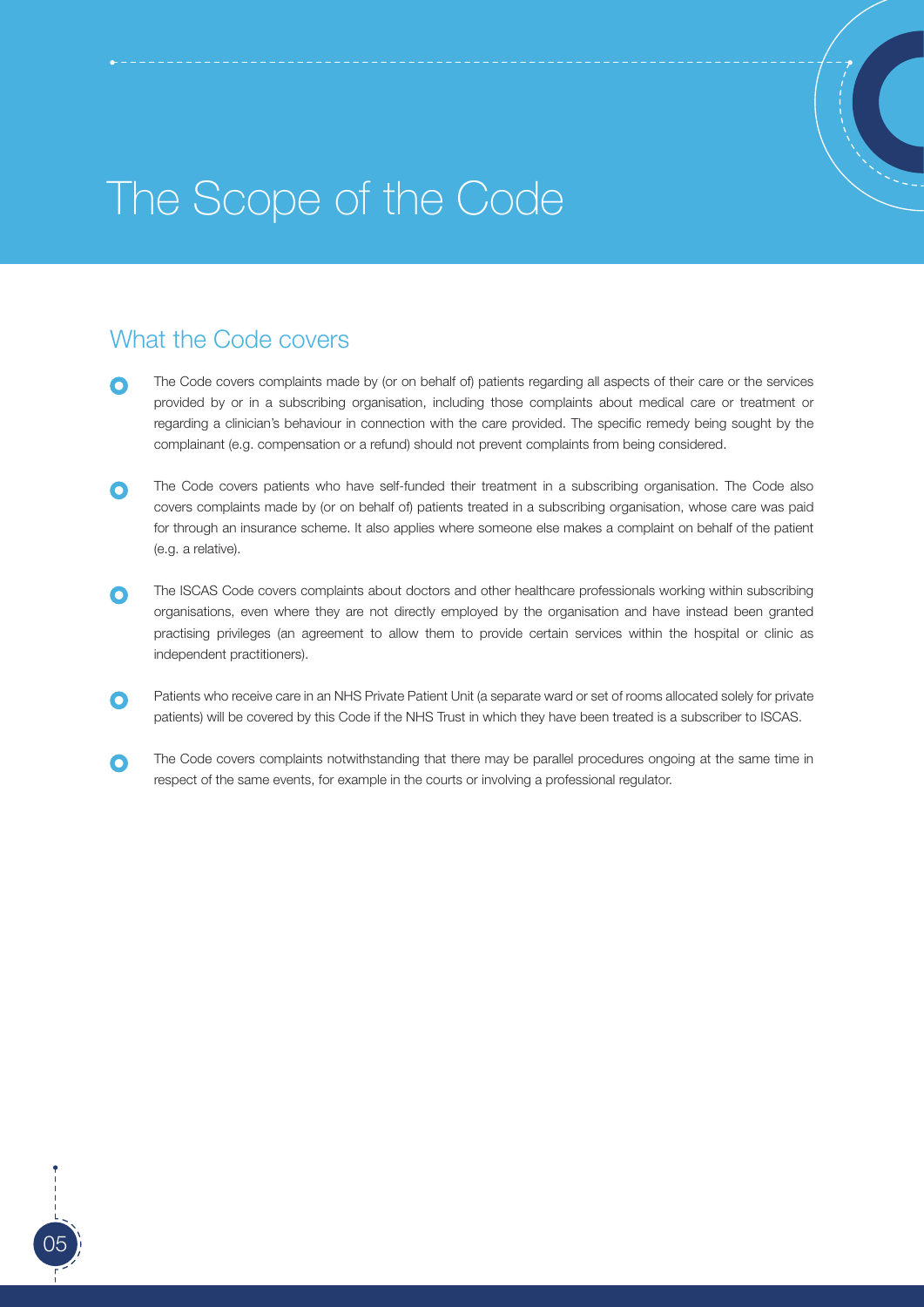### What the Code does not cover

#### The ISCAS Code does not cover:

06

- Allegations that a healthcare provider has broken the law are not dealt with by this Code and should be referred to the police. This includes any allegations of unlawful conduct by individual members of staff. For example, it is for the courts to determine objectively whether an assault has occurred. a
- Alleged breaches of the provisions of the Mental Health Act or complaints that question whether the Act has been properly applied in a specific instance. The systems regulators in England, Wales and Northern Ireland (the Care Quality Commission, Healthcare Inspectorate Wales and the Regulation and Quality Improvement Authority) are responsible for monitoring how the Mental Health Act is applied in those countries. The Mental Welfare Commission is responsible for monitoring how the Mental Health Act is applied in Scotland. b
- An award or refund of fees cannot be made under the Code, nor can subscribers be instructed to waive amounts that have not yet been paid, although a goodwill award may be offered in certain circumstances. Subscribers should make this clear to complainants early on in the process.  $\overline{c}$
- The complaint process cannot determine whether negligence has occurred. This is a matter for the courts to determine. Complainants who wish to pursue an allegation of clinical negligence should be advised to seek independent legal advice. d
- The Code does not cover complaints about private medical insurance products. A private medical insurance product is an insurance policy to cover a discrete package of care or benefits that are offered by a private healthcare provider. The Financial Ombudsman Service covers certain complaints about private medical insurance. e
- The Code does not cover complaints from NHS funded patients in a subscribing organisation. NHS patients should use the NHS complaints procedures to raise any concerns. f
- The Code does not cover complaints about breach of data protection legislation, although it does cover concerns about administrative failures and customer service issues related to the alleged data breach. Complainants who wish to raise concerns regarding breach of data protection legislation should be directed to the Information Commissioner's Office (ICO). g
- The Code does not cover complaints about breaches of clinicians' professional standards, although it does cover concerns about their behaviour. The General Medical Council (GMC), Nursing and Midwifery Council (NMC), Health and Care Professions Council (HCPC) or other health professional regulator (as relevant) are empowered to investigate complaints relating to breaches of professional standards where a clinician's professional conduct or fitness to practise has been called into question. h

ISCAS is not a regulator and has no authority to take enforcement action. It will, however, provide subscribers with recommendations for action following adjudications. ISCAS monitors compliance with such recommendations.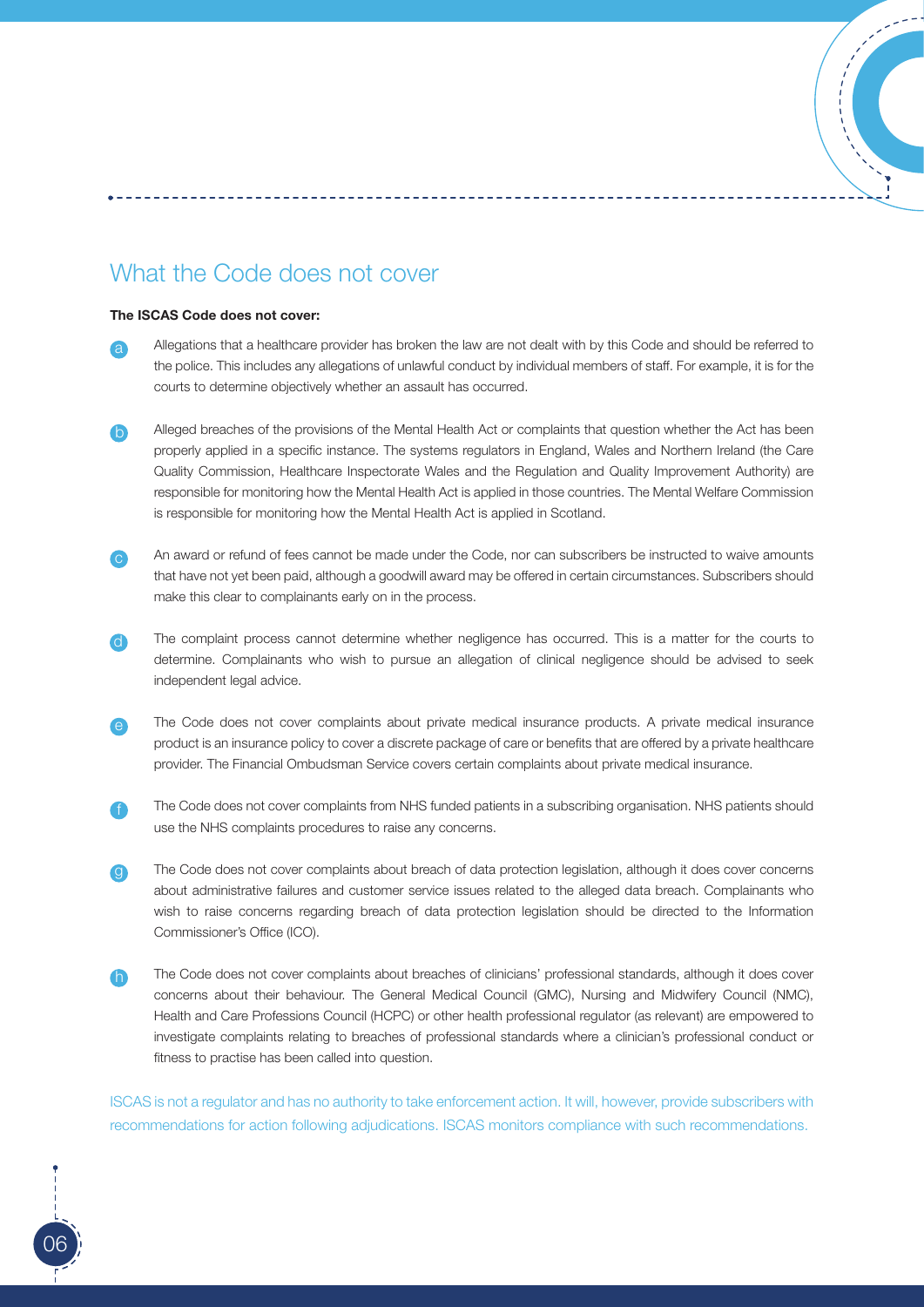# Principles of Effective Complaints Handling

All organisations that subscribe to ISCAS shall have complaints handling procedures that reflect the good complaint handling principles of the Parliamentary and Health Service Ombudsman (PHSO).

The Code recognises and is aligned with these principles as outlined in the PHSO Complaint Standards Framework:



07

## Promoting a just and learning culture

Seeing complaints as an opportunity to develop and improve services and people, acknowledging when mistakes occur or things go wrong and being held accountable for them, learning from complaints, and acting on lessons learned.

### Welcoming complaints in a positive way

Actively seeking and welcoming feedback, acting on concerns and complaints, recognising complaints as a positive way to improve services, encouraging and empowering staff to resolve concerns quickly to the satisfaction of all parties.

## Being thorough and fair

Conducting a thorough, fair and objective investigation without bias or discrimination, obtaining comments from all staff involved in complaints (including consultants with practising privileges), keeping complainants updated with progress, and giving an open and honest answer to complaints.

### Giving fair and accountable responses

Explaining what has happened and whether any mistakes occurred, explaining whether complaints have or have not been upheld, giving clear reasons for decisions, identifying any learning from complaints, and explaining actions that have been taken to improve services.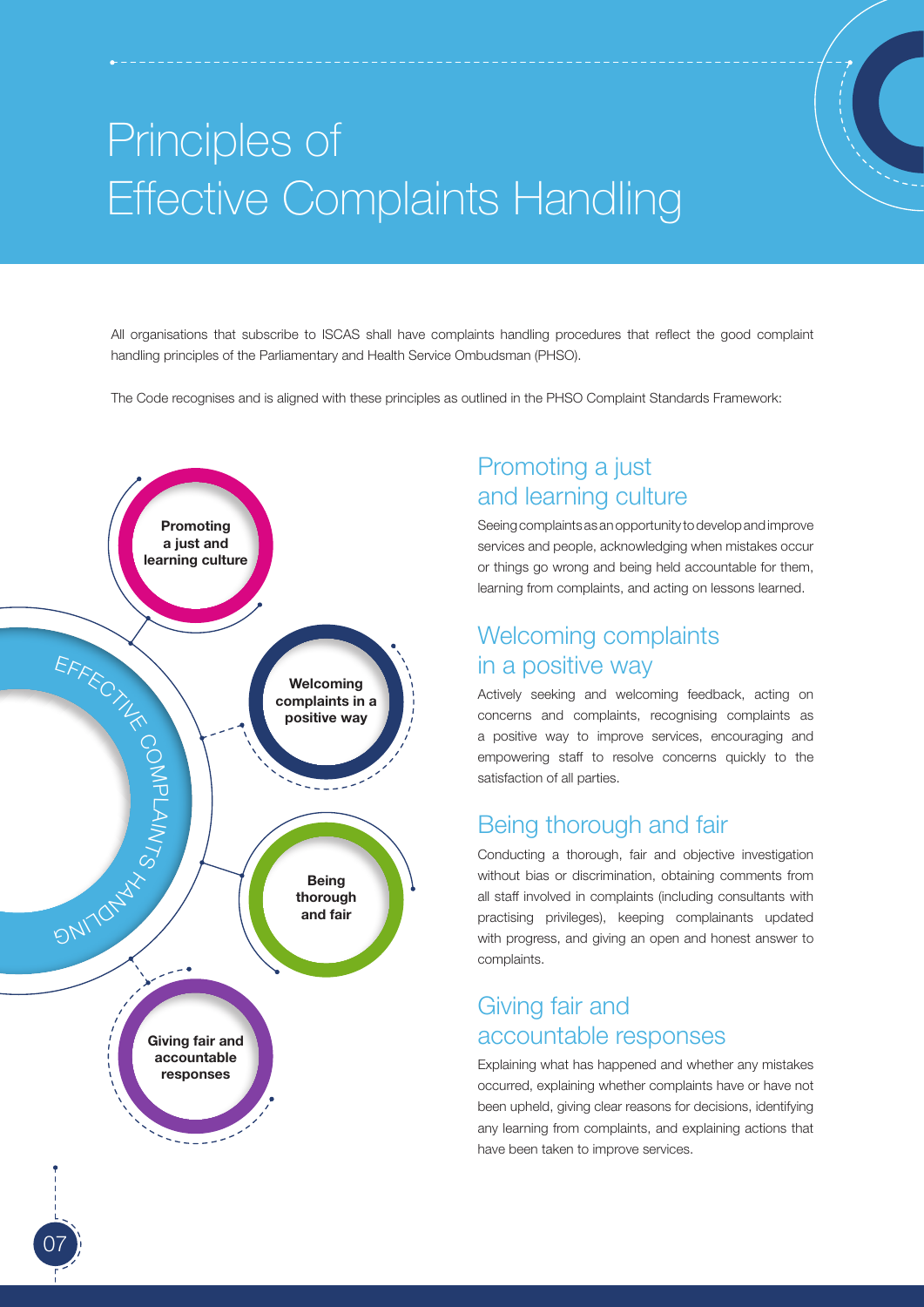# STAGE 1 Complaints Handling Standards



1. Subscribers shall have a comprehensive written procedure for handling complaints that accords with the ISCAS Code and gives clear information about the process to inform complainants' expectations. This should be easily accessible to patients (or their representatives) on all subscriber websites and should be updated regularly.

----------

- 2. Subscribers shall ensure that the complaints procedure contains, as a minimum, information about:
	- a. The definition of a complaint, namely any communication involving goods or a service that requires an investigation and formal response.
	- b. The scope of what is covered by the procedure and any exclusions.
	- c. The process for handling complaints, including the clinical governance arrangements for investigating complaints.
	- d. The steps the subscriber will take to investigate the complaint.
	- e. The timescales to which the subscriber will work when trying to resolve the complaint. These timescales should comply with the timescales set in the Code.
	- f. The ways in which complaints can be made, for example by letter, email or text, and how complaints will be handled.
	- g. Any special arrangements in place to assist vulnerable patients in raising their concerns.
- 3. Subscribers shall ensure information relating to the complaints process is readily accessible to all users of clinic/hospital facilities.
- 4. Subscribers shall ensure that complainants (or their representatives) are not deterred from lodging complaints or disadvantaged by virtue of the way in which complaints are made and shall provide any reasonable assistance that complainants may require (for example, complainants whose first language is not English or who may have a disability).
- 5. Subscribers shall conduct the complaints process in accordance with the four principles of effective complaints handling, namely promote a learning and improvement culture, positively seek feedback, be thorough and fair, and give fair and accountable decisions. The subscriber should retain a customer-centred focus throughout, should use appropriate language, and should avoid the use of jargon or technical language that the complainant may not understand.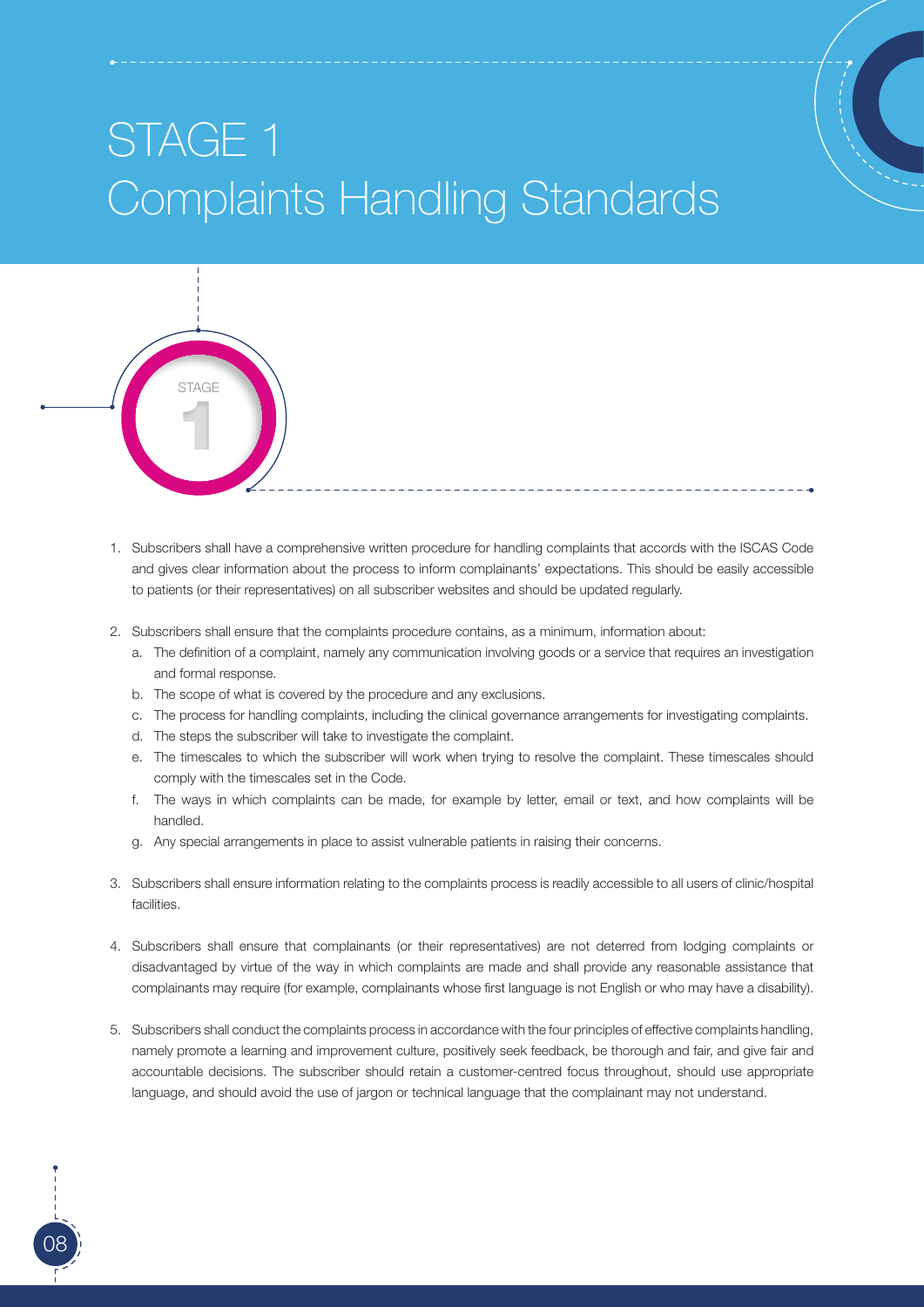- 6. Subscribers shall refer the matter to the relevant professional regulator and take immediate steps to protect patient safety where there is a reasonable concern regarding a clinician's serious departure from professional standards.
- 7. Subscribers shall have in place a policy for dealing with situations where complainants behave in an unacceptable manner, including where they persist in pursuing their complaint in an unacceptable way despite all reasonable efforts having been made to investigate and resolve the complaint, which can cause disproportionate resource issues for the subscriber. (Examples of unacceptable behaviour include: leaving an excessive number of voicemails, letters or emails, making an excessive number of telephone calls, making unreasonable demands on staff, subjecting staff to behaviour or language that is offensive, unreasonably demanding or aggressive, or being verbally abusive or harassing towards staff). The policy should set out the criteria that the subscriber will use to determine whether a complainant is behaving persistently in a way that is unacceptable and how the subscriber will respond in those circumstances.

ISCAS guidance for managing unacceptable behaviour by complainants can be found here: [https://iscas.cedr.com/resources/publications/](https://iscas.cedr.com/resources/publications/  )

8. Subscribers shall remind staff that professional regulators require them to comply with the subscriber's complaints process when asked to do so, including assisting with investigations and reviews. This obligation should ideally be included in the clinicians' contractual arrangements with the subscriber. This obligation applies to all staff at the subscribing organisation, including consultants who have been granted practising privileges or who carry out work on a locum or similar basis, any other staff who are engaged through an employment contract, and agency or bank staff. All staff are required to provide written statements and feedback as requested to contribute to the subscriber's response to complaints.

### **Confidentiality**

- 9. Subscribers shall keep confidential all details relating to the complaint and its investigation.
- 10. Subscribers shall obtain formal written consent from the patient where the complaint is being made by someone else on their behalf and/or where the handling of the complaint requires the disclosure of confidential information to other relevant parties. Submission of the signed consent via email would be sufficient. Electronic signatures would be acceptable. Where consent cannot be provided (for example where the patient is incapacitated), the subscriber shall use risk-based decision-making on a case-by-case basis and document the outcome and actions taken.
- 11. Subscribers shall obtain consent from complainants (or their representative) to share any data or clinical information held about them, for example with clinicians who are providing an independent opinion where this is required as part of the investigation.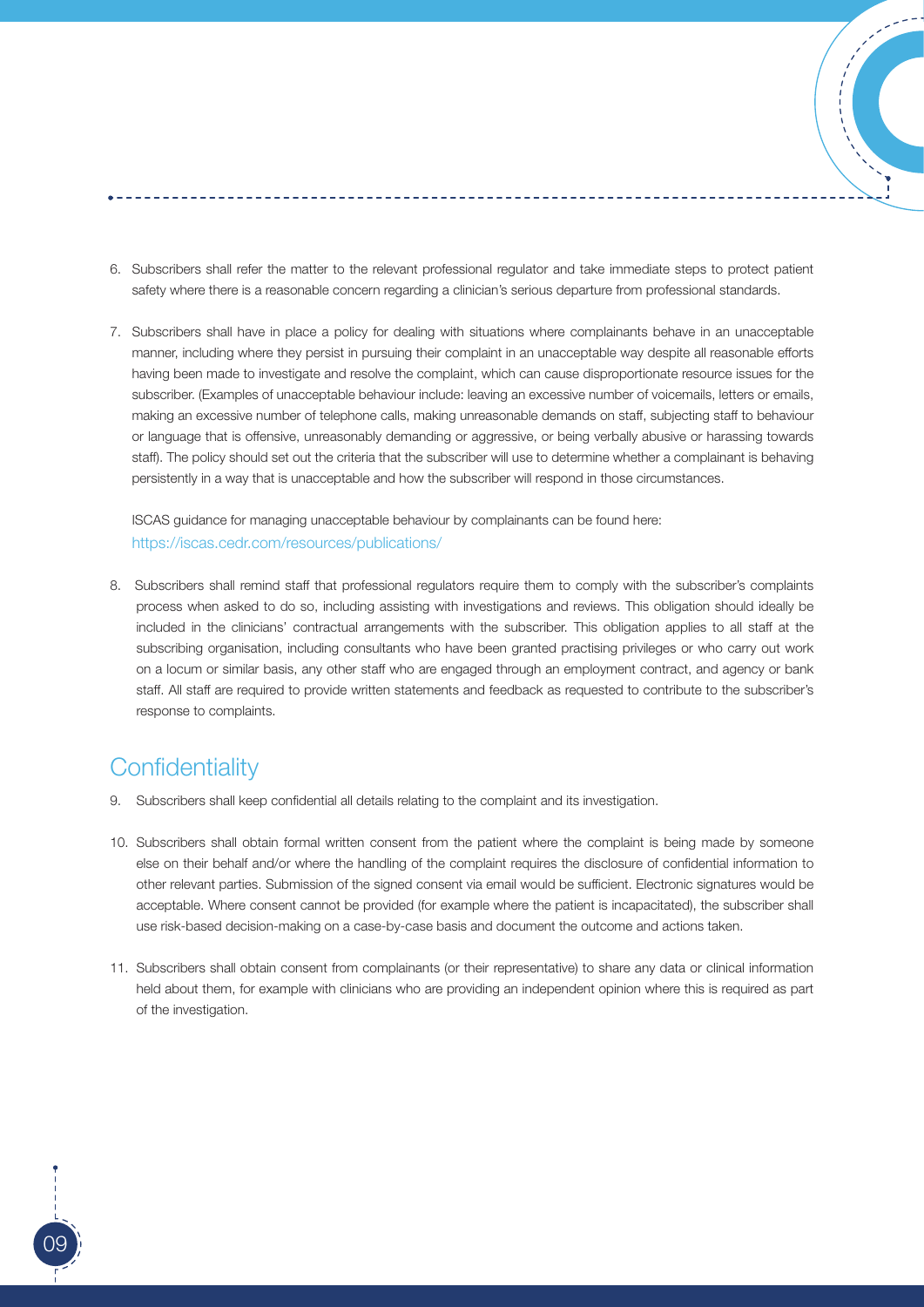## Receiving complaints

- 12. Subscribers shall make a written record of the complaint and any subsequent expression of dissatisfaction from complainants regarding the care or service provided and any associated discussions.
- 13. Upon receiving a complaint, subscribers shall send an acknowledgement of the complaint within 3 working days of receipt of a complaint or a request for its escalation. This acknowledgement should contain:
	- a. The name of the person responsible for managing that stage of the complaint and their contact details.
	- b. A brief summary of the actions to be taken by the subscriber at that stage of the complaint.
	- c. An assurance that either a full response or a progress update will be sent to the complainant within 20 working days.
	- d. An assurance that the aim is to complete each stage of the complaints process as swiftly as possible and, in any event, within three months.
- 14. Subscribers shall make arrangements for any outstanding amounts due from the complainant (either to the subscriber or to individual clinicians) to be put on hold during the complaints process and ensure that there is no referral to debt collection agencies while the complaints process is ongoing. Subscribers may seek to recover any outstanding amounts that remain due at the end of the three-stage complaints process.
- 15. Subscribers shall respond to any substantive correspondence relating to a complaint within 5 working days of receipt.

## Investigating complaints

16. Subscribers shall:

- a. Demonstrate openness and transparency in the investigation and in all communication with the complainant in accordance with the professional duty of candour and comply with the requirements of any statutory duty of candour as relevant and in line with regulatory requirements.
- b. Discuss with the complainant the need for an independent investigation to be undertaken or an independent clinical opinion to be obtained as part of the investigation into the complaint, in cases where this may be helpful in resolving the complaint. Such an opinion should be obtained from a clinician who is external to the facility providing the treatment/ service. The cost of this investigation or opinion should be borne by the subscriber.
- c. Implement a wide range of appropriate and professional responses including:
	- i. Offering the complainant, a sincere, empathetic and detailed apology from a senior member of staff that acknowledges what has gone wrong, explains the reasons for the shortcomings that have been identified, and acknowledges the impact on the complainant.
	- ii. Taking action to put things right for the complainant.
	- iii. Sharing details of the organisation's learning from the complaint and any changes made as a result.
	- iv. Making a financial gesture of good will where appropriate. Any goodwill payments that have been offered and accepted should be paid in full and should not be offset against any outstanding amounts owed on complainants' accounts, other than in exceptional circumstances if agreed with the complainant. This does not preclude the option of subscribers offering to write off fees owed by complainants as gesture of good will, if appropriate.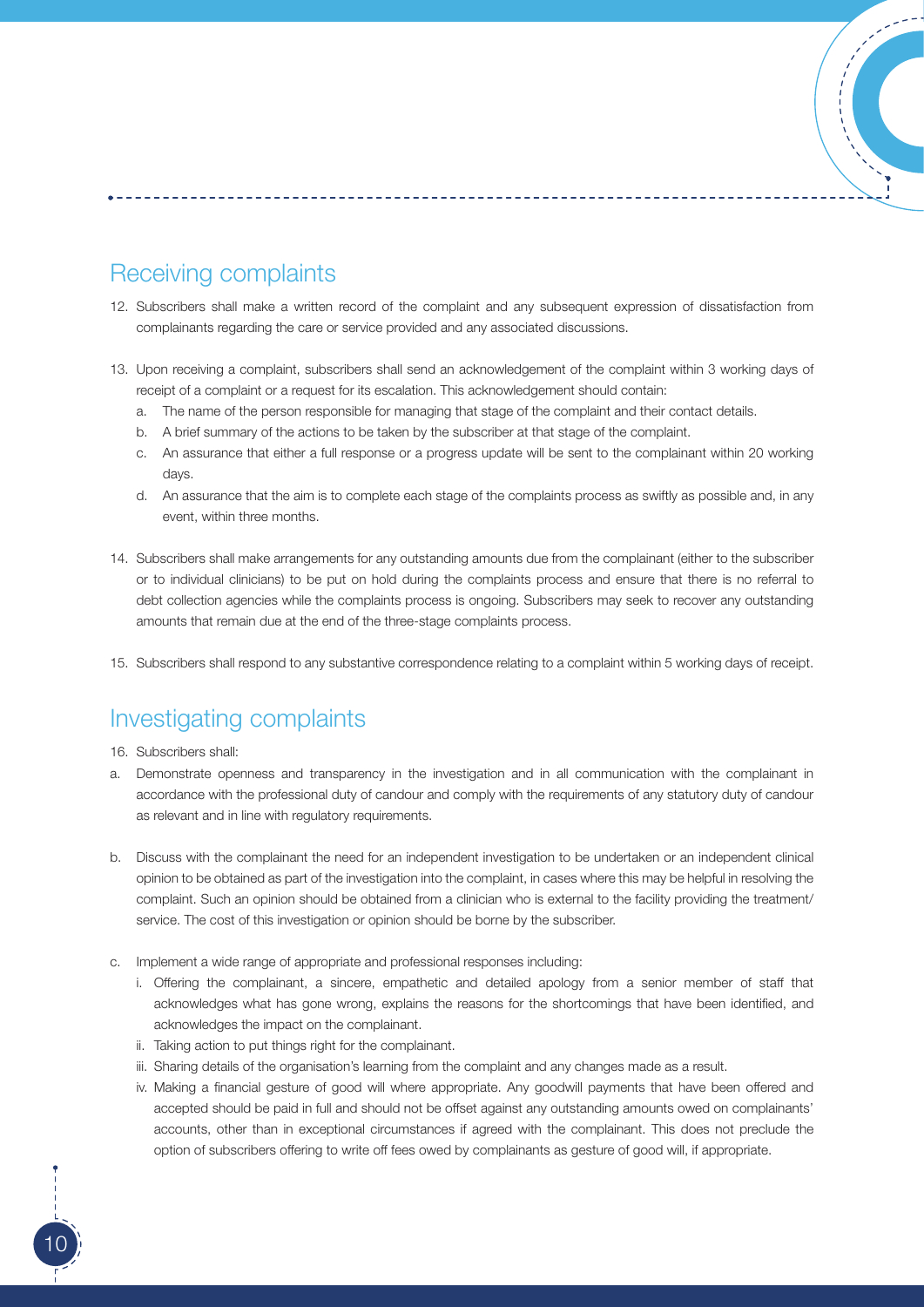- 17. Subscribers shall not prevent complainants from sharing their concerns with any regulator or other public body by attaching disclaimers or restrictive conditions to any goodwill offers that may be made, other than a disclaimer or condition confirming that acceptance of a goodwill offer made in full and final settlement of the complaint will bring the complaints process described by this Code to a close at the point the offer is accepted.
- 18. Subscribers shall invite the complainant to attend a meeting with a senior member of staff who is involved in the investigation at the start of Stage 1 at which to explore their concerns in order to agree the key heads of complaint. This meeting may be face-to-face or via telephone or videoconferencing/online if the complainant prefers. Subscribers shall explain to complainants that the purpose of the meeting will be to define the heads of the complaint and explore the complainant's concern in full in order to inform the investigation. They shall also explain the next steps in the complaints process and inform complainants about the expected timescale for response.
- 19. Subscribers shall provide complainants with a written summary of the initial meeting or discussion within 5 working days of the meeting or discussion taking place. Subscribers shall also ensure that complainants have agreed the heads of complaint before proceeding with the investigation.
- 20. Subscribers shall make a written record of all subsequent meetings with complainants (whether face-to-face, via telephone or other means) that includes details of the individuals involved, the dates on which meetings or conversations were held, the agreed heads of complaint and any agreed outcomes and actions. Subscribers should provide complainants with a copy of the record.
- 21. Subscribers shall obtain written statements from all relevant parties who have been involved in the complaint, including consultants with practising privileges. These statements may be provided via email where expedient and should be dated. Statements should also clearly identify the name of the author and their job title.
- 22. Subscribers shall carry out a robust and thorough investigation into the events giving rise to the complaint that includes:
	- a. An agreed summary of the issues to be investigated. These issues will form the basis of the heads of complaint upon which the adjudication will be based.
	- b. A review of all correspondence.
	- c. A review of all clinical records.

- d. A review of the record(s) of meeting(s) with the complainant.
- e. A review of statements provided by clinicians and other relevant parties who have been involved in the events complained about, including consultants with practising privileges.
- f. A summary of actions to be taken and learning points arising from the complaint, where relevant.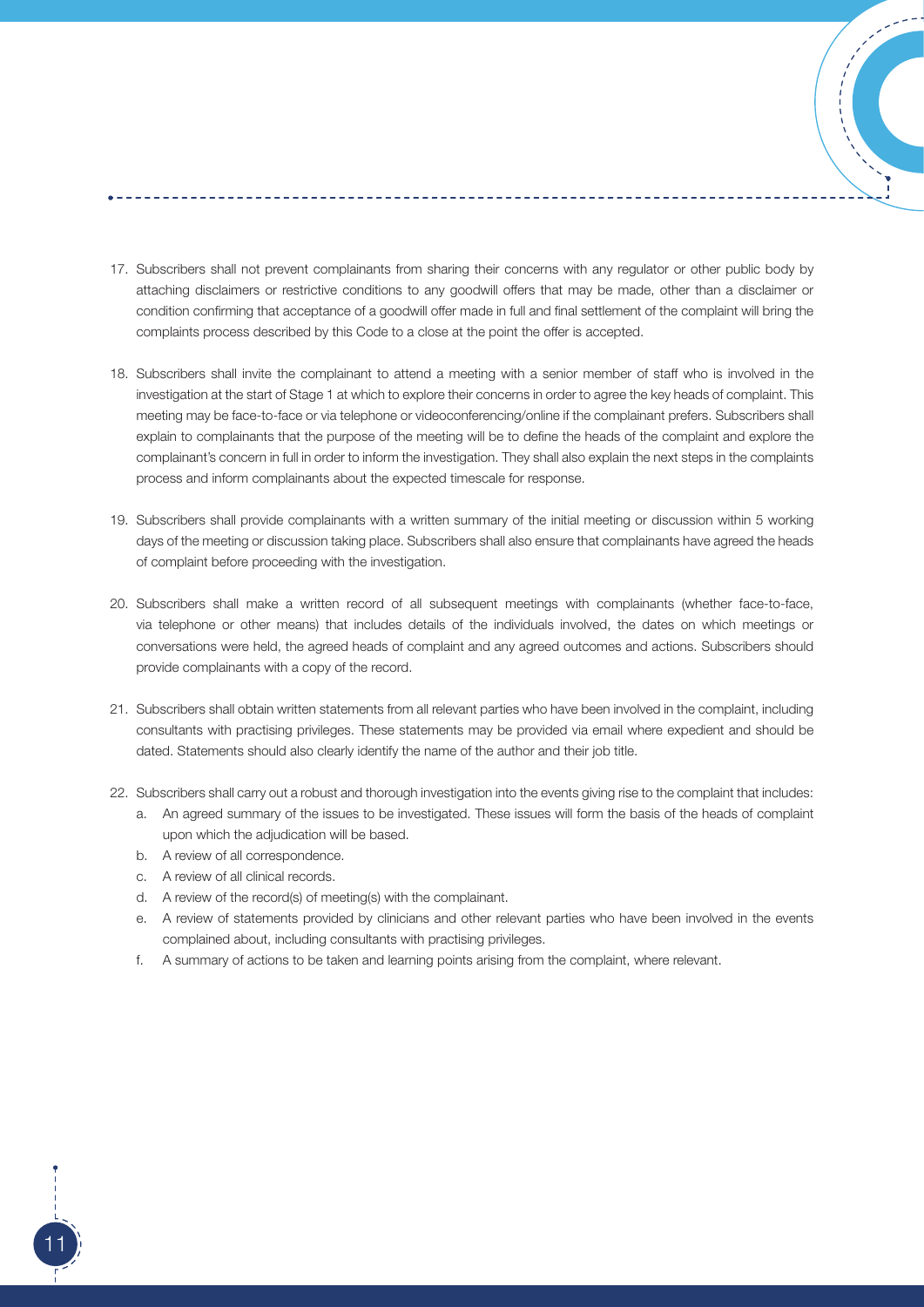

- a. A summary of the agreed heads of complaint.
- b. A summary of the process of investigation.
- c. The findings of the investigation including (where appropriate) a summary of the statements or responses provided by any clinicians or staff members involved. It is not appropriate for subscribers to send copies of the statements in lieu of a comprehensive collated response.
- d. The subscriber's response to the findings.
- e. Details of how the subscriber has learned from the complaint.
- f. Any actions taken as a result of the complaint.
- g. Any remedy that has been offered in response to the complaint.
- h. Detailed signposting to the next stage of the complaints process, including an explanation of how to escalate the complaint to Stage 2 and confirmation that this needs to be done in writing within six months of the final response.

#### Responding to complainants

- 24. Subscribers shall provide the complainant with a full written response (sent either via post or email) within 20 working days or, where the investigation or review is still ongoing, send a written update to the complainant explaining the reason for the delay at a minimum of every 20 working days.
- 25. Subscribers shall complete each stage of the complaints process within three months, unless in exceptional circumstances, and provide complainants with an explanation regarding the need for a longer timescale.
- 26. In the response letter, subscribers shall signpost complainants to the next stage of the complaints process in the event that they remain dissatisfied. This means providing an explanation of the option to proceed to the next stage, details of how to do so, and advising complainants that the escalation request must be made in writing within six months of the final response to their complaint, unless there are exceptional circumstances.
- 27. Subscribers shall inform complainants about their right to seek independent legal advice where any aspects of their complaint might give rise to a clinical negligence claim.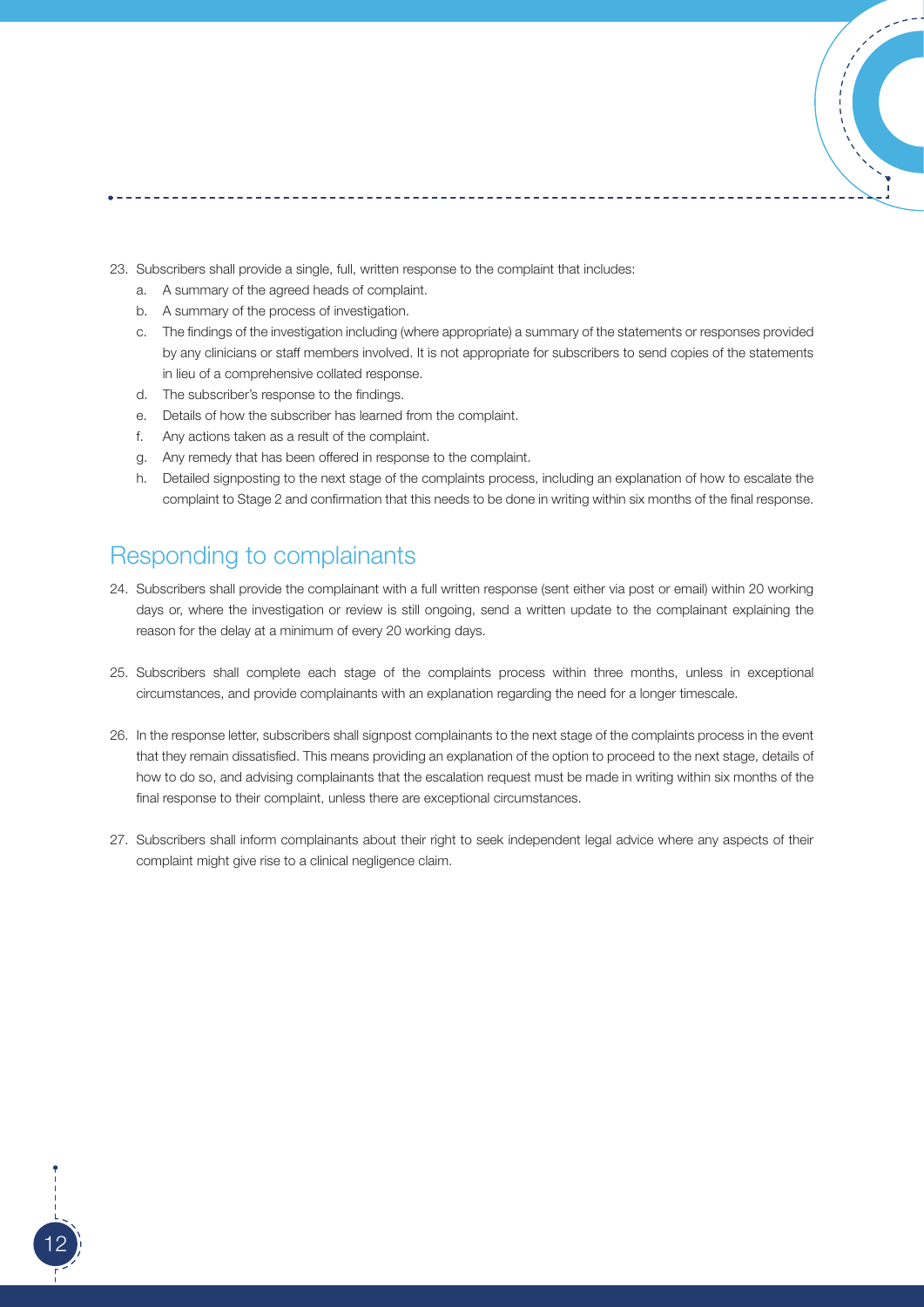# STAGE 2 Unresolved Complaints



- 28. Subscribers shall ask complainants who wish to escalate their complaint to Stage 2 to provide a summary of the matters that remain outstanding and that they wish to be investigated.
- 29. Timeframes for Stage 2:
	- a. Complaint should be acknowledged within 3 working days of receipt.
	- b. Full response to complaint within 20 working days, or an update on progress every 20 working days.
	- c. Complaint should be concluded within 3 months (unless there is a good reason to explain longer timeframe).
- 30. Subscribers shall invite complainants to attend a meeting at the start of Stage 2 in order to clarify the matters that remain outstanding in the complaint and obtain a greater understanding of what the complainant hopes to achieve by escalating the complaint. This meeting may be face-to-face or via telephone or videoconferencing/online if the complainant prefers.
- 31. The reviewing member of staff must be a senior member of staff who has not been involved in the matters that led to the complaint or the handling of the complaint at Stage 1.
- 32. Subscribers shall conduct an objective review of the investigation into the complaint and the response that was provided at Stage 1. The review should include:
	- a. Consideration of the Stage 1 response provided to the complainant.
	- b. Consideration of the agreed outstanding complaint and the matters that remain unresolved.
	- c. Consideration of the findings of the investigation and the information on which the findings were based.
	- d. Consideration of the comments made by the complainant regarding the response at Stage 1.
	- e. Where appropriate, seeking further responses from the individuals involved in the complaint or the handling of it.
	- f. Consideration of any further questions raised by the complainant in the escalation request (including by involving those who responded to Stage 1 if necessary).
	- g. Consideration of how effectively the complaint was handled at Stage 1.
	- h. Consideration of the extent to which the Standards at Stage 1 were met.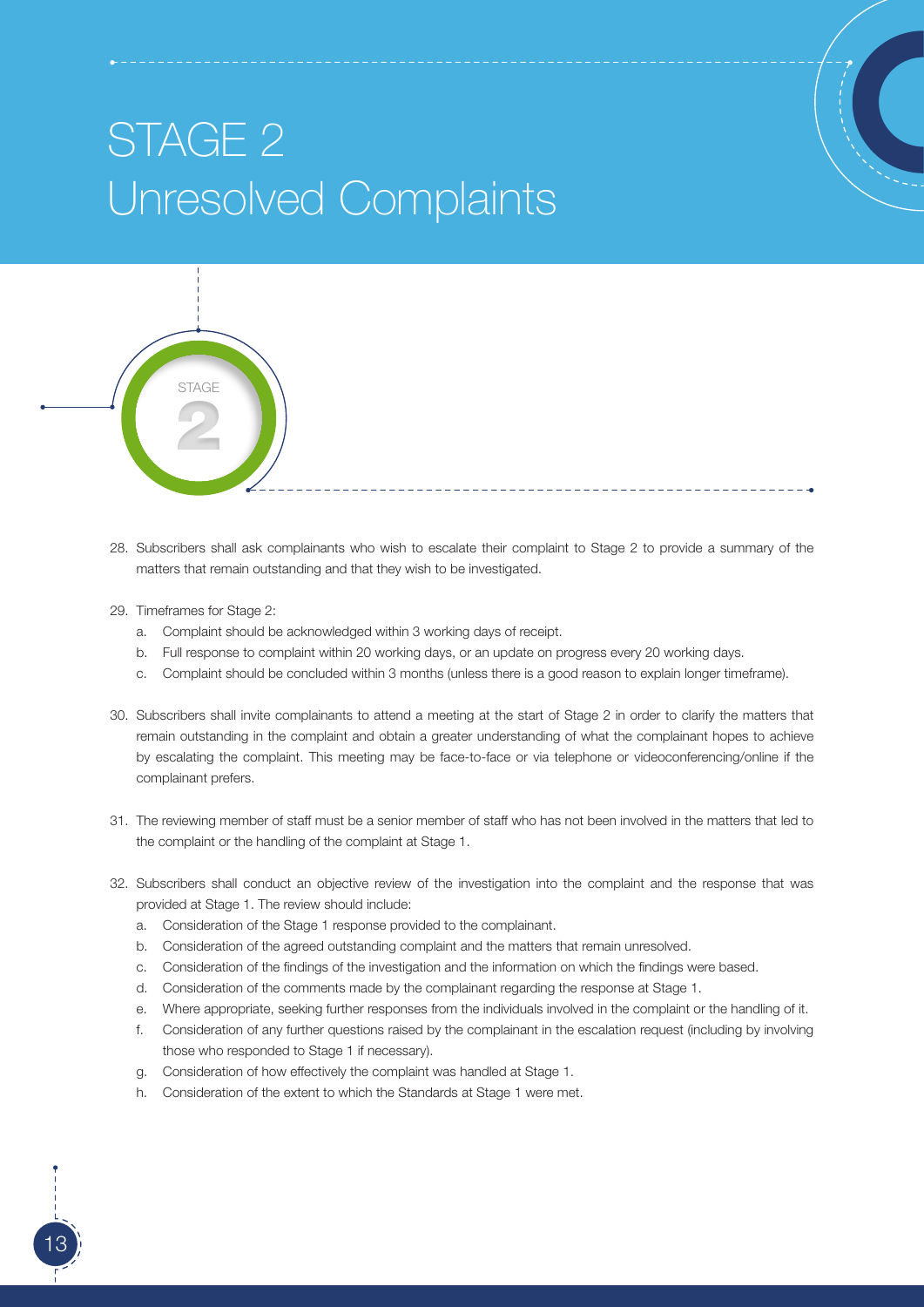33. Subscribers shall provide a single, full, written response to the complaint that includes:

- a. A summary of the agreed outstanding heads of complaint and the matters that remain unresolved.
- b. A summary of the process of review.
- c. The findings of the review, including (where appropriate) a summary of the statements or responses provided by the clinicians and staff members involved. It is not appropriate for subscribers to send copies of the statements in lieu of a comprehensive response.
- d. The subscriber's response to the review, including whether the heads of complaint have been upheld, any actions taken as a result of the complaint, and any remedy being offered.
- e. Detailed signposting to the next stage of the complaints process, including an explanation of how to escalate the complaint via ISCAS and confirmation that this must be done in writing within six months of the final response at Stage 2.
- 34. Subscribers shall inform complainants that any new concerns that have been raised in the escalation request constitute new complaints and inform them that it may be appropriate for such matters to be investigated at Stage 1 (if they are within the timescale for investigation). Subscribers have discretion to choose to respond to the new matters at Stage 2 where it is appropriate to do so, for example if the matter is incidental to the current complaint or is of minor impact.
- 35. In exceptional circumstances, and with the complainant's agreement, subscribers shall invite the hospital or clinic that responded at Stage 1 to revisit the complaint where the Stage 2 reviewer identifies that a specific matter that has already been raised has not been investigated and they consider that investigating that matter as a new head of complaint may enable the complaint to be resolved. This does not include complaints about complaint-handling, which should be considered as part of the Stage 2 review. The complainant should be informed where this happens and kept updated with progress.
- 36. Subscribers shall inform complainants that any remedies or goodwill payments that have been offered will be rescinded if they choose to proceed to Stage 3.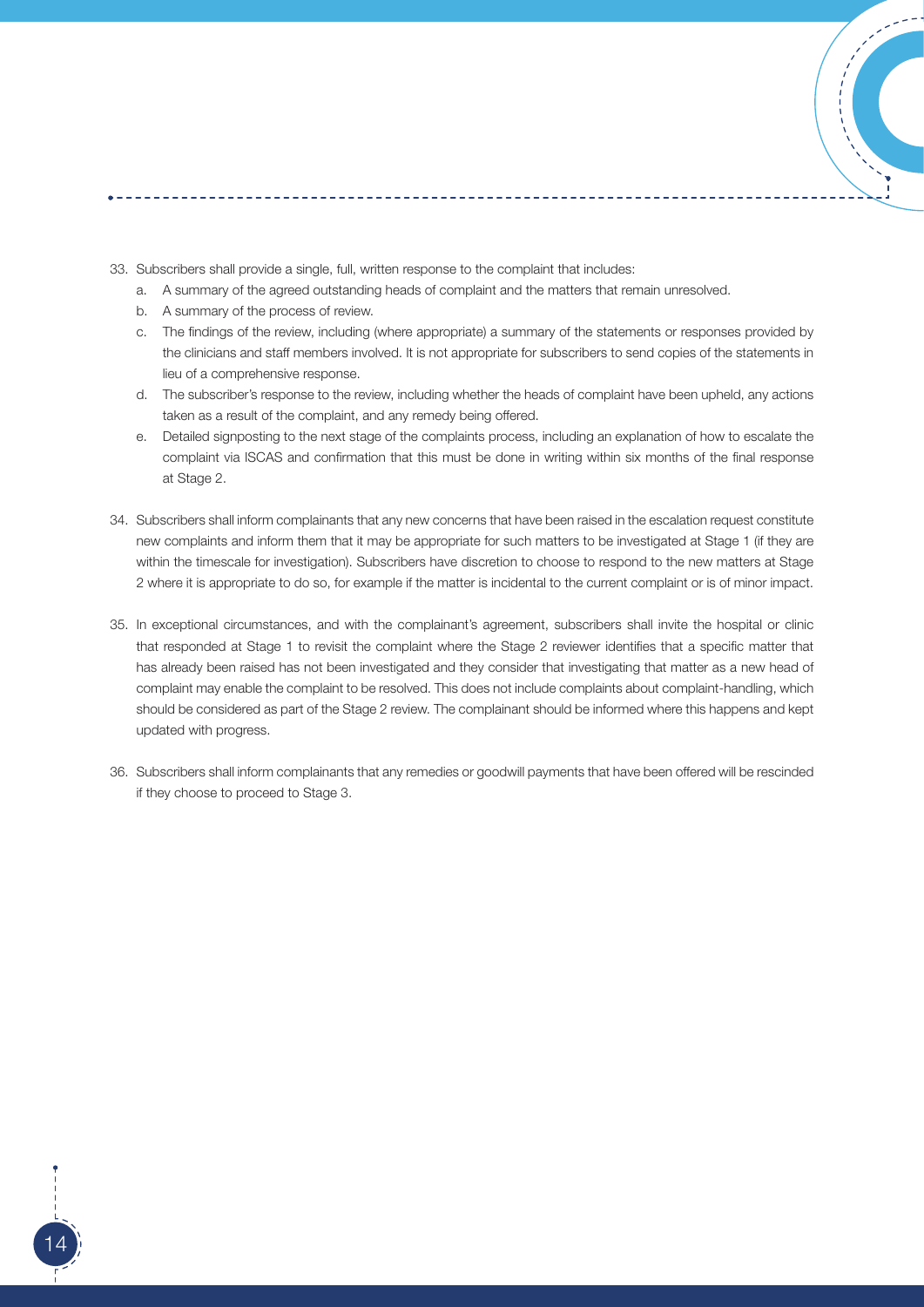# STAGE 3 Independent External Adjudication



37. The external independent adjudication process is aimed at bringing about a final resolution of the complaint for both parties. Complaints will only be accepted for consideration at Stage 3 after the subscriber has confirmed that Stages 1 and 2 have been completed.

-----------

- 38. ISCAS shall have a Patient Guide that explains the Independent Adjudication Service for the public. This should be concise, easy to understand, and kept up to date. This document shall be available on the ISCAS website, and a hard copy sent to complainants upon request.
- 39. Upon receipt of a request for adjudication, ISCAS shall:
	- a. Provide complainants with a written acknowledgement of their request for independent adjudication within 3 working days of receipt of the request.
	- b. Inform the subscriber that the complaint has progressed to Stage 3 and advise them that they have 10 working days in which to respond to the request for escalation.
	- c. Refer complainants back to the subscriber where the complaint has not completed Stages 1 and 2. This may be because the process for local resolution and Stage 2 review has not yet been exhausted or because one of the grounds in Standard 40 below apply. Where appropriate, refer complainants to other sources of assistance, such as bereavement services.

#### **Scope**

- 40. ISCAS shall accept complaints for adjudication unless one of the following limited conditions apply:
	- a. It is reasonable to conclude that the complaint has been resolved.
	- b. The subscriber has genuine and reasonable grounds for considering that the complaint can be resolved locally.
	- c. The complaint brought to ISCAS focuses on issues that are different from the matters originally complained about to the subscriber.
	- d. The complaint is outside the remit of the Code for complaint handling.
	- e. The complaint relates to events that happened at a time that make it impossible to conduct a reasonable review of the complaint.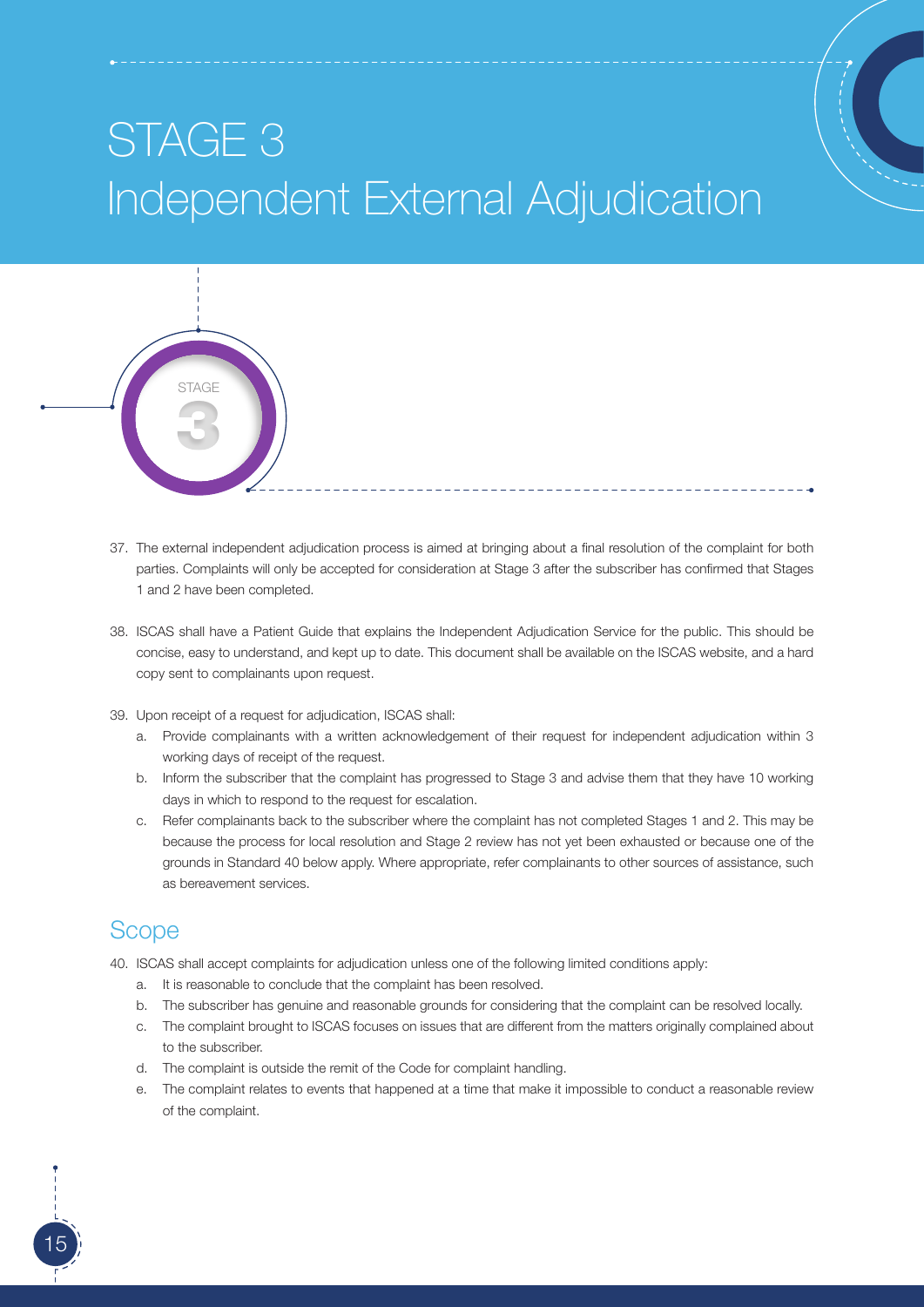

#### 41. ISCAS shall:

- a. Seek written confirmation from complainants that they wish to participate in the independent adjudication process and obtain their consent for the subscriber to provide ISCAS, the Independent Adjudicator and any clinical experts who might be appointed with a copy of their clinical records and complaint correspondence.
- b. Inform complainants that any remedies or goodwill payments that have previously been offered will be rescinded if they choose to proceed to Stage 3.
- c. Ensure that complainants understand the binding nature of the external independent adjudication process. For a complaint to proceed to Stage 3, the complainant shall accept that:
	- i. The adjudication process is intended to bring about a final resolution to the complaint for both parties.
	- ii. The decision of the Independent Adjudicator is final and there is no right of appeal.
	- iii. The Independent Adjudicator's decision is binding on both parties.
- d. Ask complainants whether they require reasonable adjustments to be made to assist them with this stage of their complaint and the type of adjustment that is needed.
- e. Ask complainants to clarify in writing those aspects of their original complaint that remain unresolved and those which they wish to refer for adjudication. The adjudication at Stage 3 will not consider 'new' issues that have not previously been raised with the subscriber. The only exception is concerns that may be raised about the way in which the subscriber has handled the complaint.
- f. Assign an Independent Adjudicator to the complaint within 5 working days of receipt of the case file from the subscriber.
- g. Remind complainants about their right to seek independent legal advice where any aspects of their complaint might give rise to a clinical negligence claim.
- h. Have a policy in place for handling unacceptable behaviour by complainants, which is available on its website.

#### 42. Subscribers shall:

- a. Respond to requests from ISCAS within 10 working days and confirm whether Stages 1 and 2 have been completed.
- b. Securely send to ISCAS files that include all correspondence exchanged between the parties, all clinical records pertaining to the complaint (including a copy of any consultants' notes and radiological imaging such as X-rays or scans where relevant), a record of any meetings held with the complainant, statements provided by clinicians and staff involved in the complaint, and a summary of actions to be taken and learning points arising from the complaint. Files should also contain an index of the documents that have been submitted. Subscribers should respond to this request for information within 15 working days of the request being sent and should inform ISCAS if additional time is required to compile this information.
- c. Respond to any subsequent requests for additional information within 10 working days of the request being made and inform ISCAS if additional time is required to provide this information.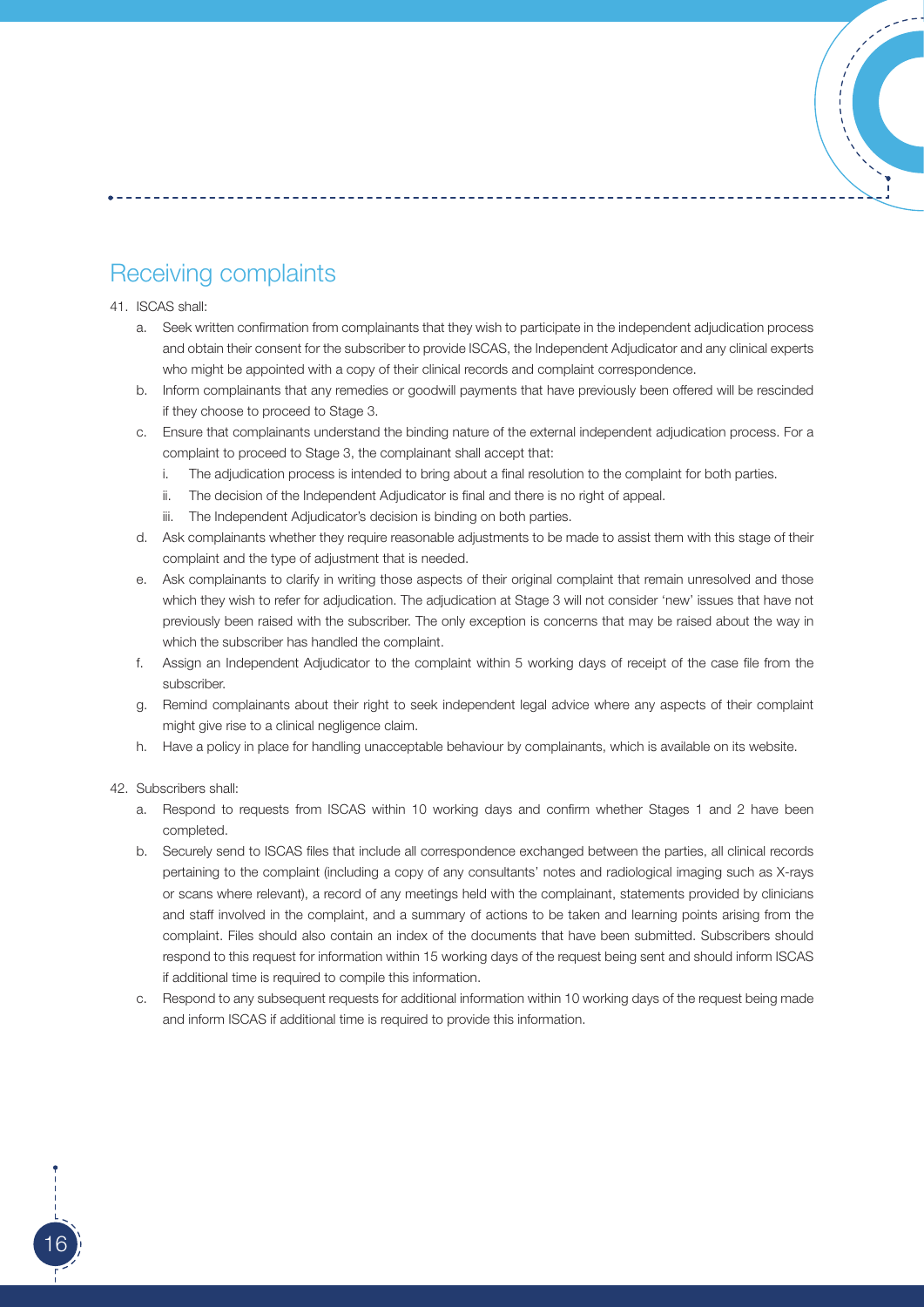### **Timescales**

- 43. Upon receipt of a request for adjudication, ISCAS shall:
	- a. Send a letter acknowledging request for escalation within 3 working days of request.
	- b. Check with subscriber that Stages 1 and 2 have been completed, within 10 working days.
- 44. The subscriber shall provide complaint documentation within 15 working days of request from ISCAS.
- 45. ISCAS shall appoint an Independent Adjudicator within 5 working days of receipt of complaint file.
- 46. Upon appointment, the Independent Adjudicator shall:
	- a. Write to the complainant within 5 working days of receipt of the complaint file to advise them of their appointment.
	- b. Send a letter outlining the key heads of complaint within 20 working days following appointment.
- 47. The complainant and subscriber are required to confirm agreement with key heads of complaint within 10 working days.
- 48. The Independent Adjudicator shall issue the decision within 20 working days, or provide a progress update every 20 working days if the decision is delayed.
- 49. ISCAS aims to complete most of its adjudications within 3 to 6 months and to complete 98% of adjudications within one year.

#### Adjudication procedure

50. The Independent Adjudicator shall:

- a. Accept complaints for adjudication unless they identify a conflict of interest.
- b. Inform ISCAS as soon as possible if they have a conflict of interest that precludes them from adjudicating on the complaint. In such cases the complaint will be passed on to another adjudicator.
- c. Write to complainants within 5 working days of receipt of the complaint file to advise them of their appointment.
- d. Compile a chronology of events and identify the key heads of complaint (matters complained about and to be adjudicated upon). The adjudicator shall write to complainants within 20 working days of receipt of the file and provide them with a summary of the key heads of complaint and any matters that fall outside the scope of the independent adjudication process. The adjudicator will inform complainants if additional time is required to complete this process and provide them with a revised timescale for response.
- e. Inform complainants that they have 10 working days from the date of the letter setting out the key heads of complaint to draw attention to anything the adjudicator has misinterpreted or overlooked or any aspect of the complaint that has been resolved. The adjudicator shall inform complainants that they may submit any further documentation for consideration within that timescale following which the adjudicator will begin the adjudication based on the identified heads of complaint. The adjudicator may extend this timescale where the complainant makes a reasonable request to do so or where there is a requirement for reasonable adjustments to be made.
- f. Inform complainants and subscribers that they are required to respond to the key heads of complaint within 10 working days of them being sent and confirm their agreement to the same or identify in writing any amendments that they wish to be made. If ISCAS does not receive a response from either party within 10 working days, the adjudicator will proceed with the adjudication based on the heads of complaint set out.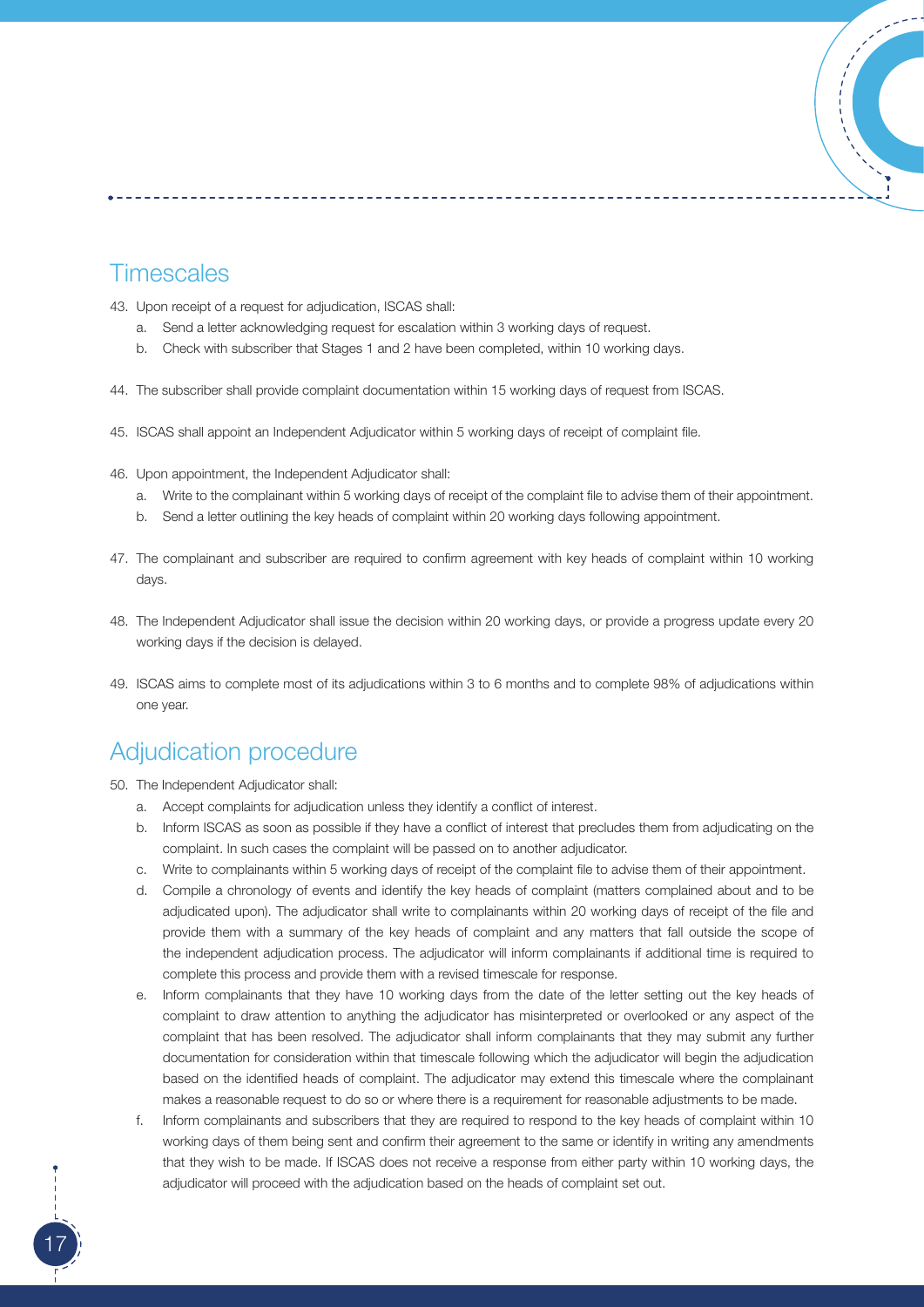- g. Where appropriate, inform complainants and subscribers that the key heads of complaint may be amended on no more than two occasions, unless in exceptional circumstances. Where there is ongoing disagreement with complainants or subscribers regarding the key heads of complaint, the matter will be referred to the ISCAS Management Team for review.
- h. Request any additional information that may be required from the complainant or subscriber upon review of the file.
- i. Send a letter to the complainant at a minimum of every 20 working days to inform them about progress with the adjudication and explain the reason for any delays.
- j. Provide a full decision within 20 working days of being in a position to do so or send a letter explaining the reason for any delays. The adjudicator shall explain in their decision their reasoning for their findings.
- 51. In exceptional circumstances, the adjudicator may advise ISCAS that the adjudication process should not continue and should be terminated if they consider that the matter is not capable of resolution.

#### Independent expert clinical advice

- 52. The Independent Adjudicator shall:
	- a. Inform ISCAS if they determine that independent expert clinical advice is required to inform their decisions. The adjudicator shall provide ISCAS with a brief summary of the complaint, the type of expert that is required and the questions that they intend to ask the expert. Any experts who have been approached by ISCAS will be asked to declare if they have any conflict of interest with any of the parties involved in the complaint or to confirm that they do not have a conflict of interest.
	- b. Provide complainants and subscribers with an outline of the proposed questions that they intend to ask the expert. The adjudicator will inform complainants and subscribers that they have 10 working days in which to respond to the proposed questions for the expert and identify any amendments that they wish to be made. The adjudicator will send the questions to the expert after the 10 working days have passed.

### Adjudication decisions

53. The Independent Adjudicator shall write to the subscribing organisation following the adjudication and provide a summary of the decision including any learning points arising from the adjudication or matters for action. They shall also offer advice where necessary to support resolution of the complaint, for example advising where an apology would be appropriate. The adjudicator shall, where relevant, provide subscribers with feedback regarding their compliance with the Principles and Standards contained in the Code and make recommendations regarding any changes to be made to practice or to complaint handling processes.

## Record retention

- 54. The Independent Adjudicator shall destroy or remove from their computers the complaint file within 5 working days of the decision being completed.
- 55. ISCAS shall hold all records in relation to the complaint for 2 years from the date of the adjudication. All records will be disposed of securely after this date.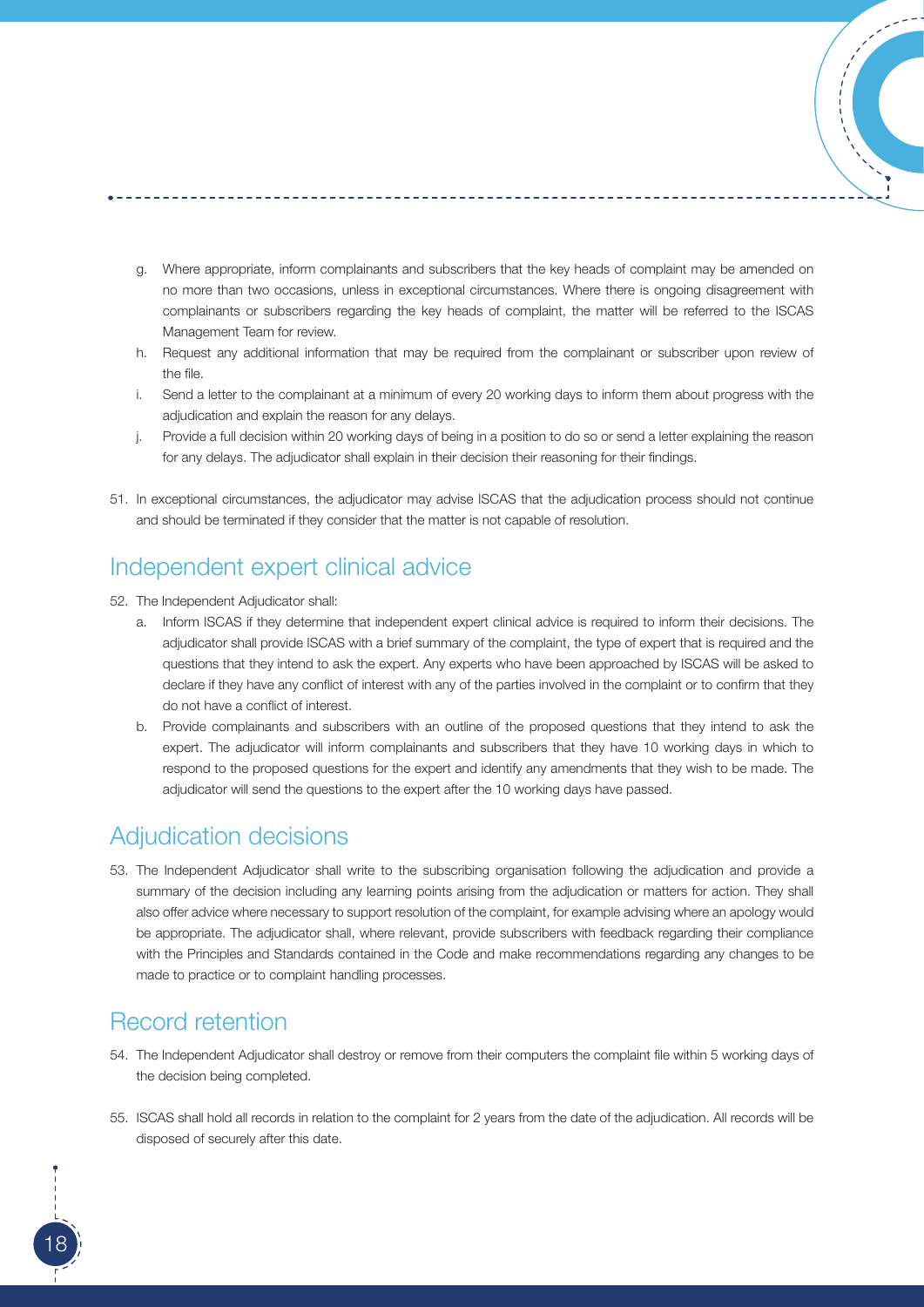## Remedies **Self-assessment**

#### **Remedies**

- 56. The Independent Adjudicator does not have authority to direct subscribers to offer a refund (a return of money where patients are not satisfied with goods or services they have purchased) or compensation (a monetary award in recognition of loss, suffering or injury). They do, however, have authority to award a goodwill payment in recognition of shortfalls in the service provided.
- 57. The Independent Adjudicator has a remit to recommend apologies where shortcomings have been identified that have had an impact on complainants. It also has a remit to make recommendations for changes in practice.
- 58. The Independent Adjudicator shall exercise their discretion to award a goodwill payment in recognition of shortfalls in service or in the complaint handling process or in recognition of any inconvenience, distress arising from the complaint up to a limit of £5,000 in accordance with the ISCAS Goodwill Payments Guide.
- 59. Subscribers shall pay any goodwill award to the complainant within 20 working days of the date of the adjudication decision letter.
- 60. Subscribers shall confirm in writing to ISCAS that any learning points have been acted upon and any matters for action have been implemented.

19

#### Monitoring and Improvement

- 61. Subscribers shall undertake an annual selfassessment of compliance against the Standards in the Code using the approach agreed with ISCAS and share this assessment with ISCAS at the time of annual renewal of subscription. Where the subscriber finds that it is not meeting the Standards in the Code, it should share with ISCAS an action plan that demonstrates how compliance will be achieved. The submission of this self-assessment (and, where appropriate, action plan) will be a condition of successful renewal of subscription with ISCAS.
- 62. Subscribers shall respond to requests from ISCAS to address areas of non-compliance with the Code raised through the adjudication process, annual self-assessment, or performance review meetings.
- 63. ISCAS shall:
	- a. Include in its annual report an overview of how subscribers are performing against the Code based upon the self-assessments conducted by subscribers, themes arising from Independent Adjudication, and other ISCAS activity in the reporting year.
	- b. Undertake performance review meetings with subscribers that repeatedly fail to meet the Code's Standards, and set clear objectives, with timelines, for subscribers to demonstrate improvement.
	- c. Take steps to terminate participation in the ISCAS scheme of any subscribers that persistently fail to meet the Principles and Standards set out in the Code and do not engage with ISCAS to improve their complaint handling.